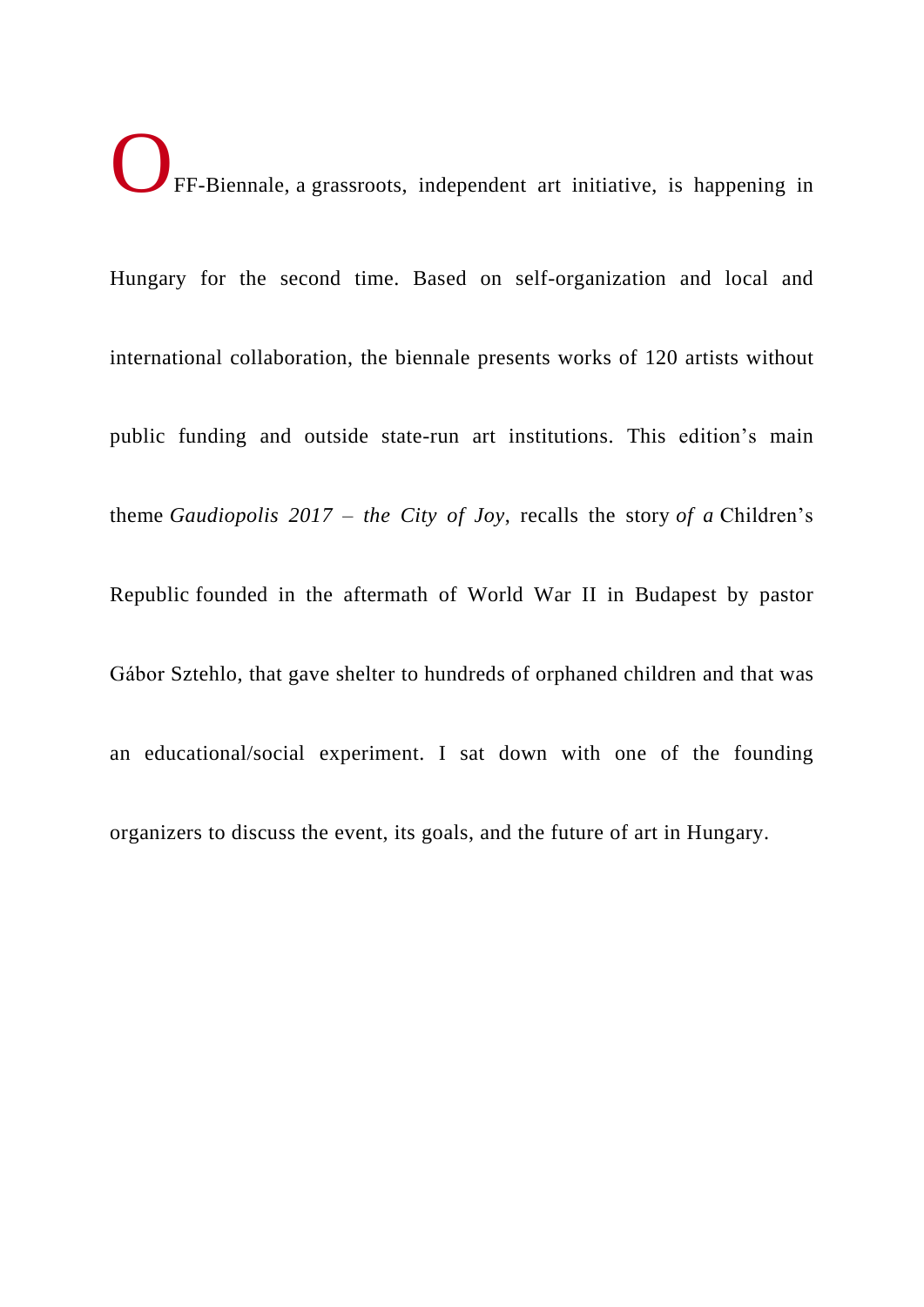

(Photo by The Orbital Strangers Project)

For me, criticizing the situation was not enough anymore, I felt an urge to look around and see how can we work among these conditions.

**Jakub Gawkowski: Before becoming the leader of OFF-Biennale, you were curator at the Ludwig Museum. Why did you stop working there?**

Hajnalka Somogyi: I went on maternity leave in 2010. I still worked at the museum from the outside, and co-curated one more show with more than 50 volunteers on Yona Firedman's work in 2011 – it was something like a preparation for what we are doing now. In early 2013, the director's (Barnabás Bencsik) five-year contract was running out and, in that political climate, it was almost evident that he would not be able to regain the position although he re-applied. So I didn't feel like re-attaching to an institution that was on the brink of changing profoundly, which happened eventually half year later.

### **When did you come up with the idea of OFF-Biennale?**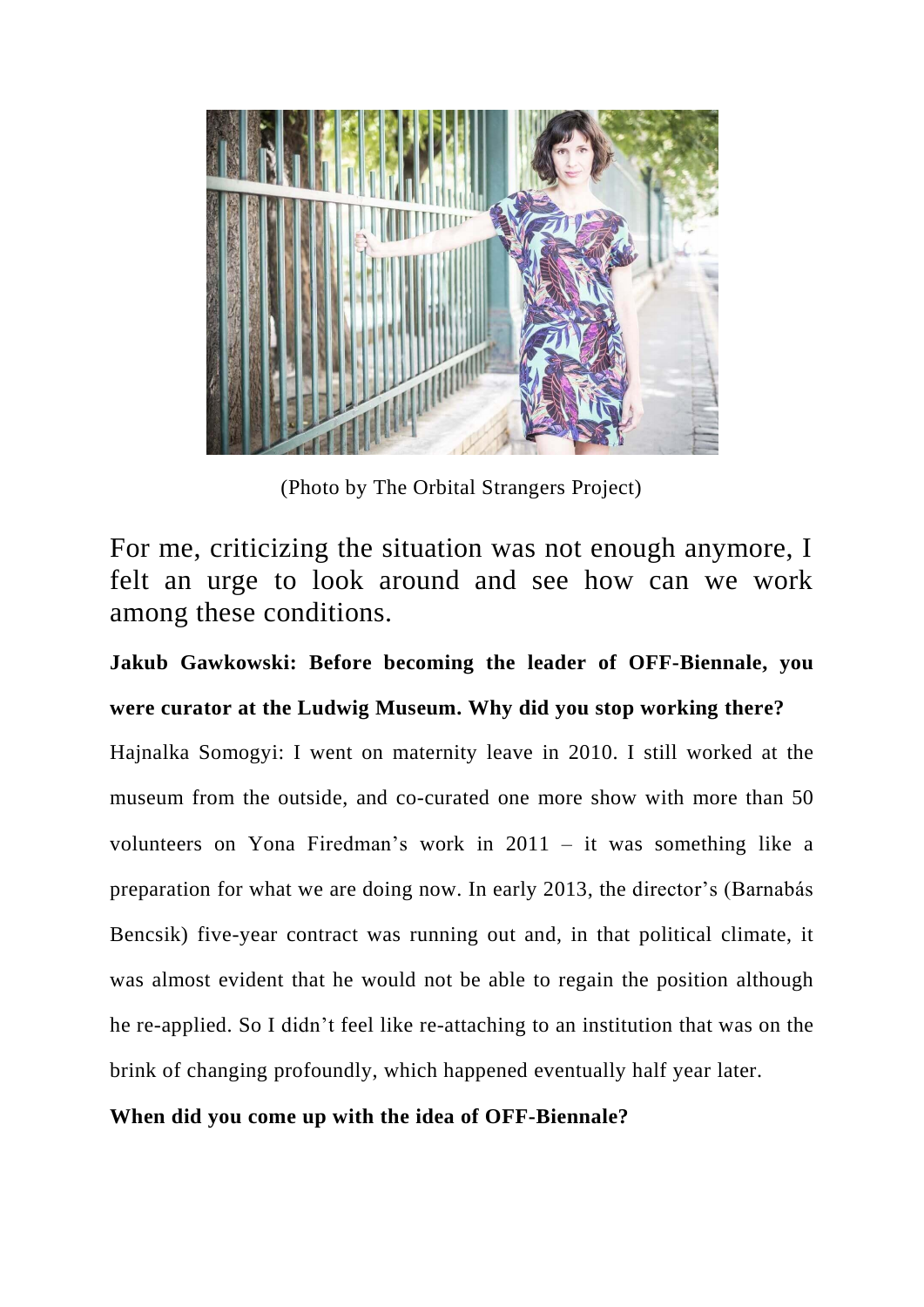After the government has started restructuring the cultural, artistic, and institutional system, the reaction of the art scene was mostly direct protest, for example a 9 days protest at the Ludwig Museum. The scene tried to pull its act together, but these actions did not raise public attention and therefore could not put pressure on the government to change its course. All the protests, had they been even much more inventive, much more creative, wouldn't have led anywhere as this administration is not open to dialogue. Also, it was clear that public money was not being spent in any conceivable professional criteria. By the fall of 2013 protest energies were running out and we all were frustrated. For me, criticizing the situation was not enough anymore, I felt an urge to look around and see how can we work among these conditions.

### **Why have you decided on a biennale formula?**

By that time the government announced a plan to organize a Budapest Biennale. It seemed like a very rootless, at best naive initiative, typical of how the government was moving forward in areas where it had no proper expertise at hand. Hence the somewhat angry idea that if there is a biennale in this country, then we – actors of the art scene – should do it; in other words: that we should steal the show. Of course, at the end Budapest Biennale never happened.

But the main motive was different. The proposal to organise a grassroots biennale, which is an umbrella for many art projects served the goal to shake up the scene and to strengthen its collaborative force. There were still many people, groups and small galleries working and putting a lot of energy into art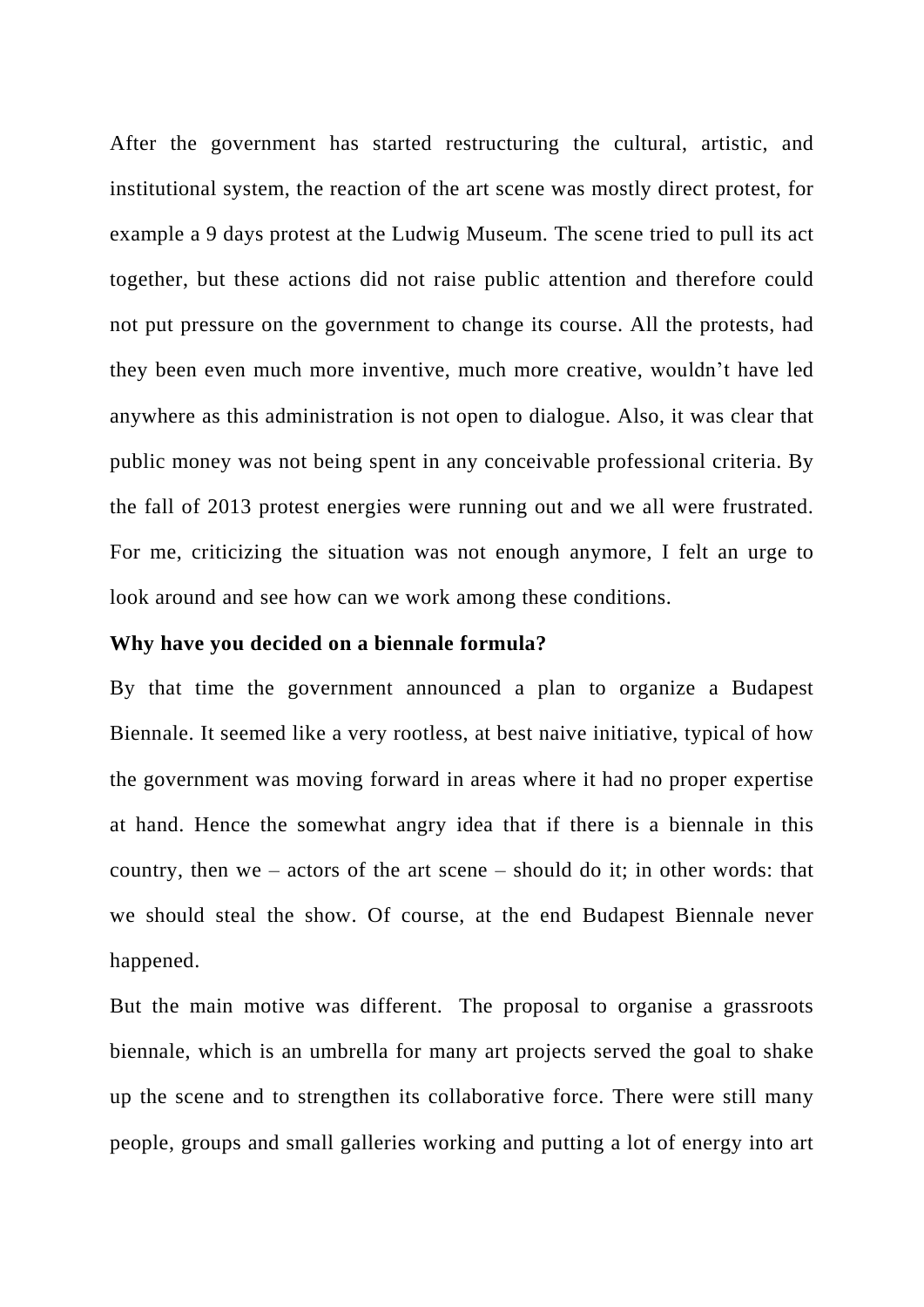projects but that just never became visible. I thought: if we coordinate all these efforts and just call it a biennale, it would be much easier to raise attention beyond the local art circles. My proposal also contained the idea that we would not use Hungarian public money and we would not work with public institutions.

### **Why didn't you even try to get public funding?**

The vulnerability of the art scene was in large part a result of being dependent on one source only. There was no significant alternative to the state for financing visual arts, even 23 years after the fall of state socialism. And in the long run, the scene would stand a better chance of establishing a dialogue, a partner-like relation with a future government, if this dependence lessens. Clearly, it was a political statement, too, because under this administration, the circumstances among which you can get public money are not acceptable, as I said, the criteria is often more political than professional.

### **Did people support you from the beginning?**

Yes, first the idea met widespread enthusiasm. People wanted to become active. It was a way to turn the table and stop feeling alienated and totally victimized. But of course, this was not enough for a project to happen. I invited two colleagues Nikolett Erőss and Katalin Székely, they proposed further people and so, in early 2014, we had a curatorial team of seven people. (This team has changed a lot in the past 4 years but four of us are still on board: the above mentioned two colleagues, Bori Szalai and myself.) This initial curatorial group then had meetings with more than 100 people and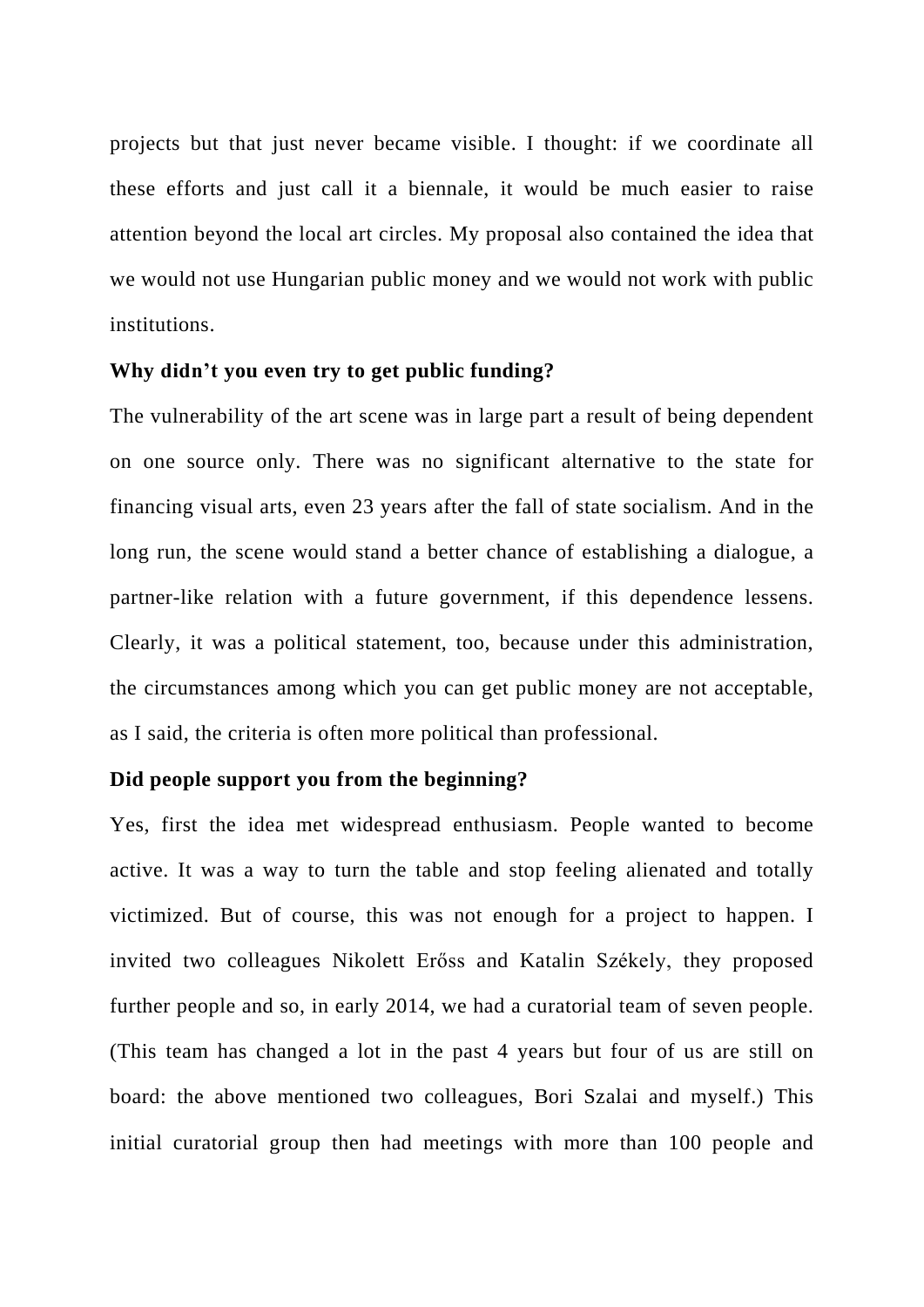groups to discuss the idea which, of course, was developing and changing a lot on the way.

(Photo: OFF-Biennale Budapest Archive / Borbala Soos)

# **When you decided not to apply for any state support, where did you get**

### **the funding from?**

Beyond the obvious independence from the state, for us this means intellectual independence and that you are not pressured by anyone.

This decision put a pressure on us to find other resources. In case of the first edition, the majority of the money that we received did not come from art funds. It came from funds supporting civil society. The main source was the Norway Civil Grant, a significant fund distributed through independent Hungarian civil organizations—a policy the government strongly opposed and eventually attacked. Immediately we got on the black list – being "one of those Norwegian civils". The scandal around the Norway Civil Grant was the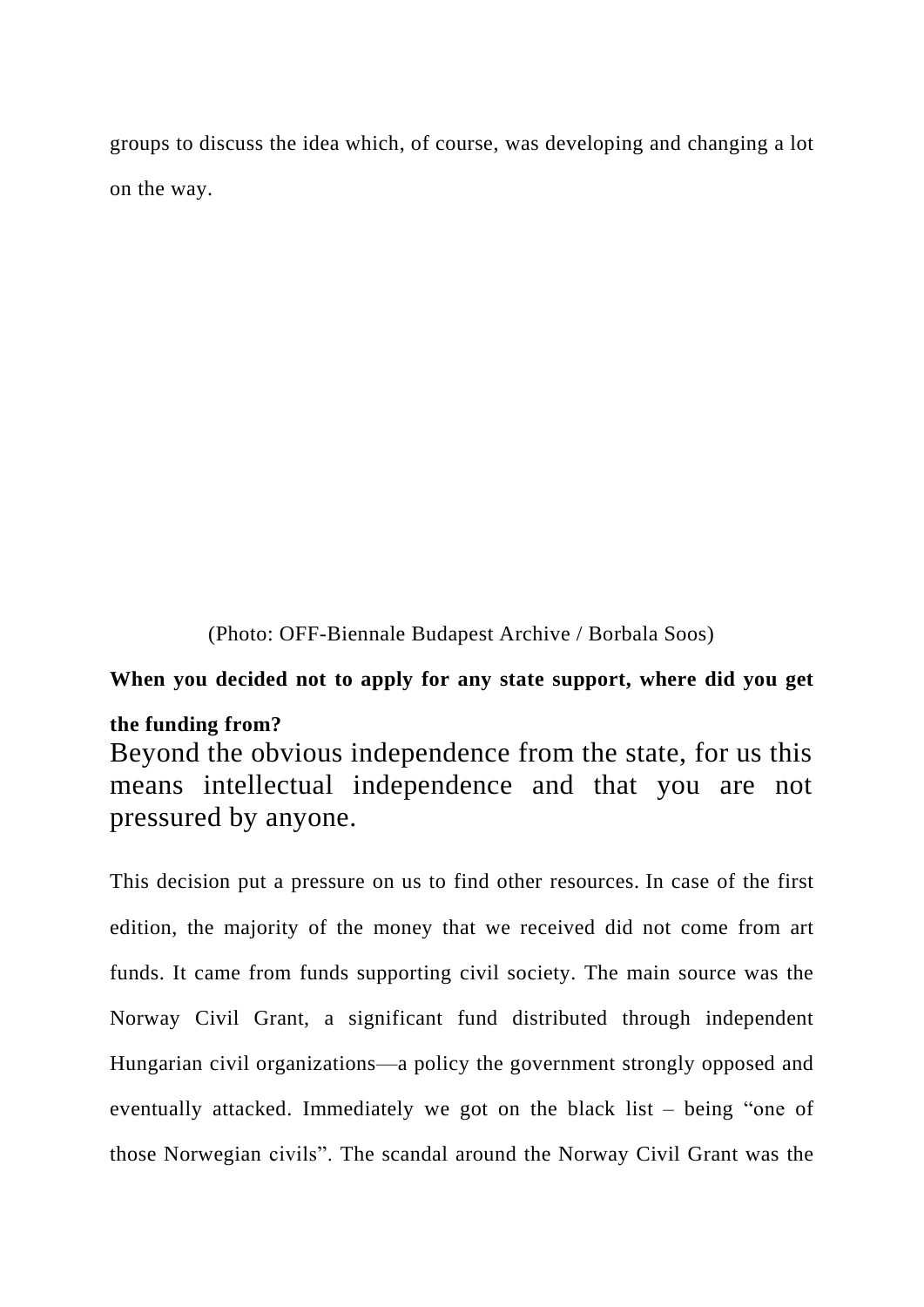first brutal step in the government's agenda of stigmatizing civil action and international support. Another important programme that took us in was the Open Society Initiative for Europe (The Open Society Institute and other related institutions have been also aggressively attacked by the government). ERSTE Stiftung and private donors, mainly collectors, contributed significantly, too.

One of the realizations we had to make early on was that the bubble of the institutional system had burst around us. That we were one among many small NGOs, working for democratic values with our own means, competing for the same meagre resources, and, increasingly, withstanding the government's anti-NGO campaign and its consequences. Applying for grants that are made to strengthen the civil society or democracy presents you with questions and criteria that concerns the true relevance of your project in these regards, well beyond the usual one-liners about art's liberating power. At times this can be frustrating (when you are expected to measure success) but all in all, these processes and all the discussions they prompted have been very instructive.

Initiating such a project can be a way to activate one's international network. At the start, we hoped for solidarity but much more, professional dialogue. We thought that even if state institutions dispose of all the funds and infrastructure, one obvious asset we still had was our professional network colleagues and artists we have had worked with in the past, having established a relation of trust and respect. This proved to be a very important resource, too.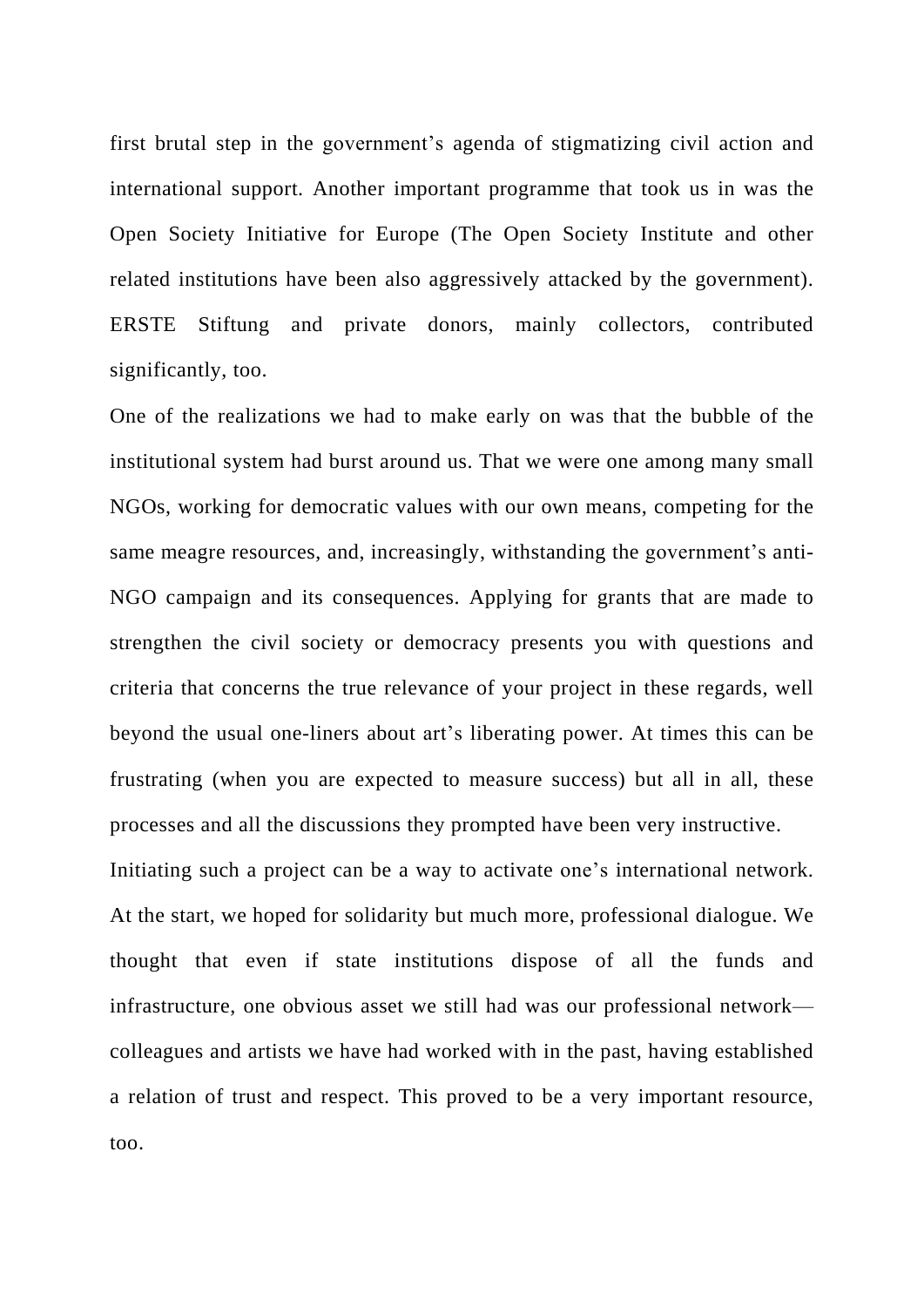But all this would not have been enough without the immense amount of voluntary and pro bono work that was and has been put into OFF-Biennale from the first moment to today – even if we never calculated its value, it surely is the project's largest resource, and not only financially.

(Photo: OFF-Biennale Budapest Archive / Dániel Végel)

**The first edition was a statement, demonstration of energy and a way to activate the local scene. This year you organised the second biennale, you had to redefine it.**

When we did the first one, we didn't really plan to do the project in every two years. We rather considered it a single project that is called biennale for tactical reasons. But then, when the first OFF was over, instead of saying that we have done what we could, we felt a responsibility to continue. It was the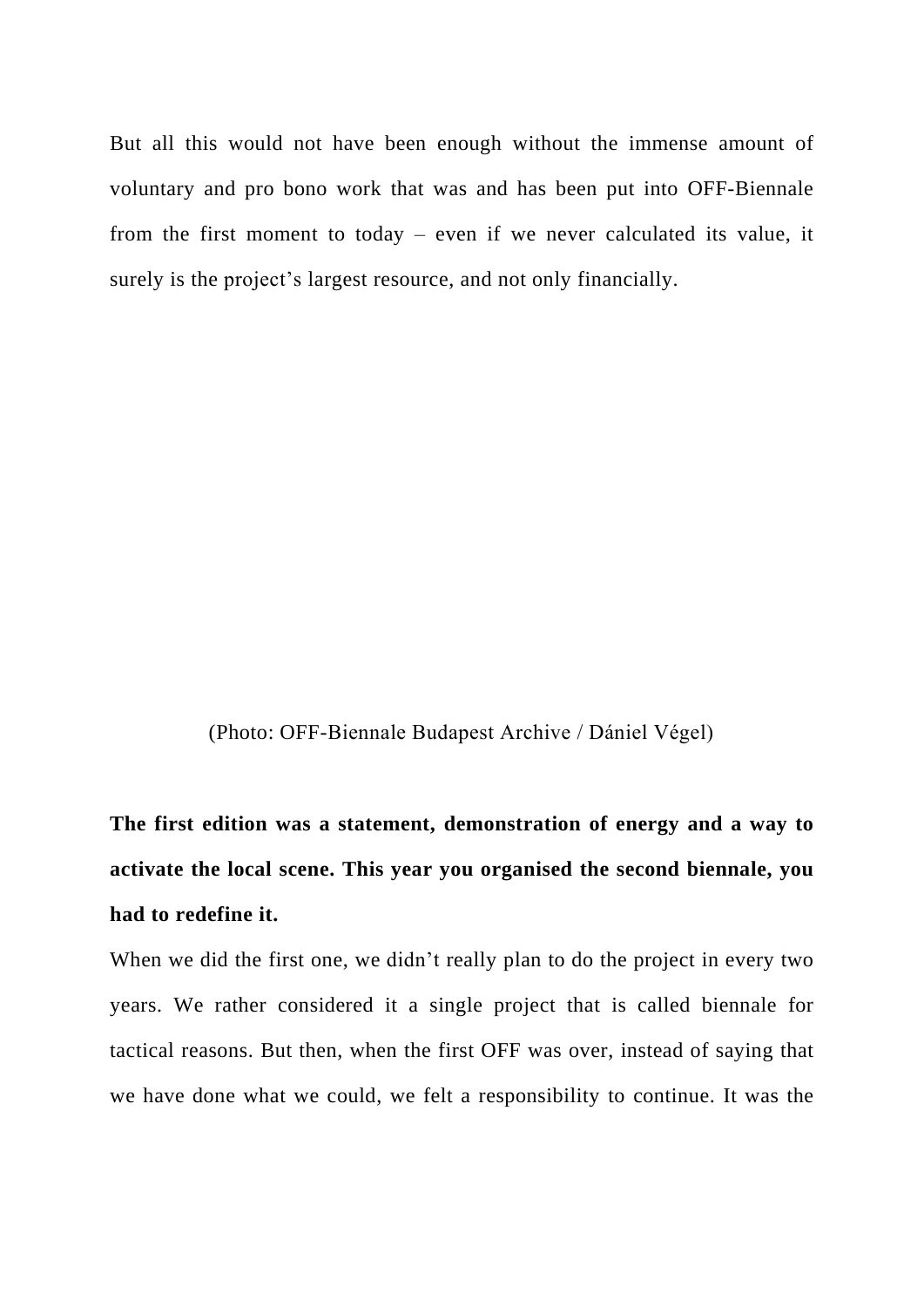joint effort of so many people, we just had to do something with that "momentum" that was there.

### **How has the initial idea changed from the first to the second edition?** The story of Gaudiopolis has inspired this year's projects to address such issues as civil courage, taking responsibility, building communities, education, care and solidarity.

We didn't change the initial idea that it is a grassroots umbrella project that gives opportunity to many people to show. In both editions, the rule has been that those who applied need to organise their projects on their own, we do not fundraise for, nor do we manage these projects. We do not want to become a super institution that takes over all the responsibility. What we do is developing the general structure of the project, conceiving its overarching theme, evaluating applications; then we do coordination, the communication of the project including the creation and maintenance of all the necessary platforms and materials, documentation, international networking – besides, the curatorial board also curate and organize projects. It is still a very complex task and a dominant role. At the start, when we set out to collaborate with many partakers of the local scene, we were all essentially in the same shoes so it was just fair to expect everyone to realize their own projects, while we take care of "everything else" that makes all these projects a coherent and visible biennale. However, the first two editions established the project to a point that now, it is somewhat easier to fundraise for it than it is for an individual art project. As this validation of the biennale is a common achievement of all the participants, this requirement of complete independence of the participating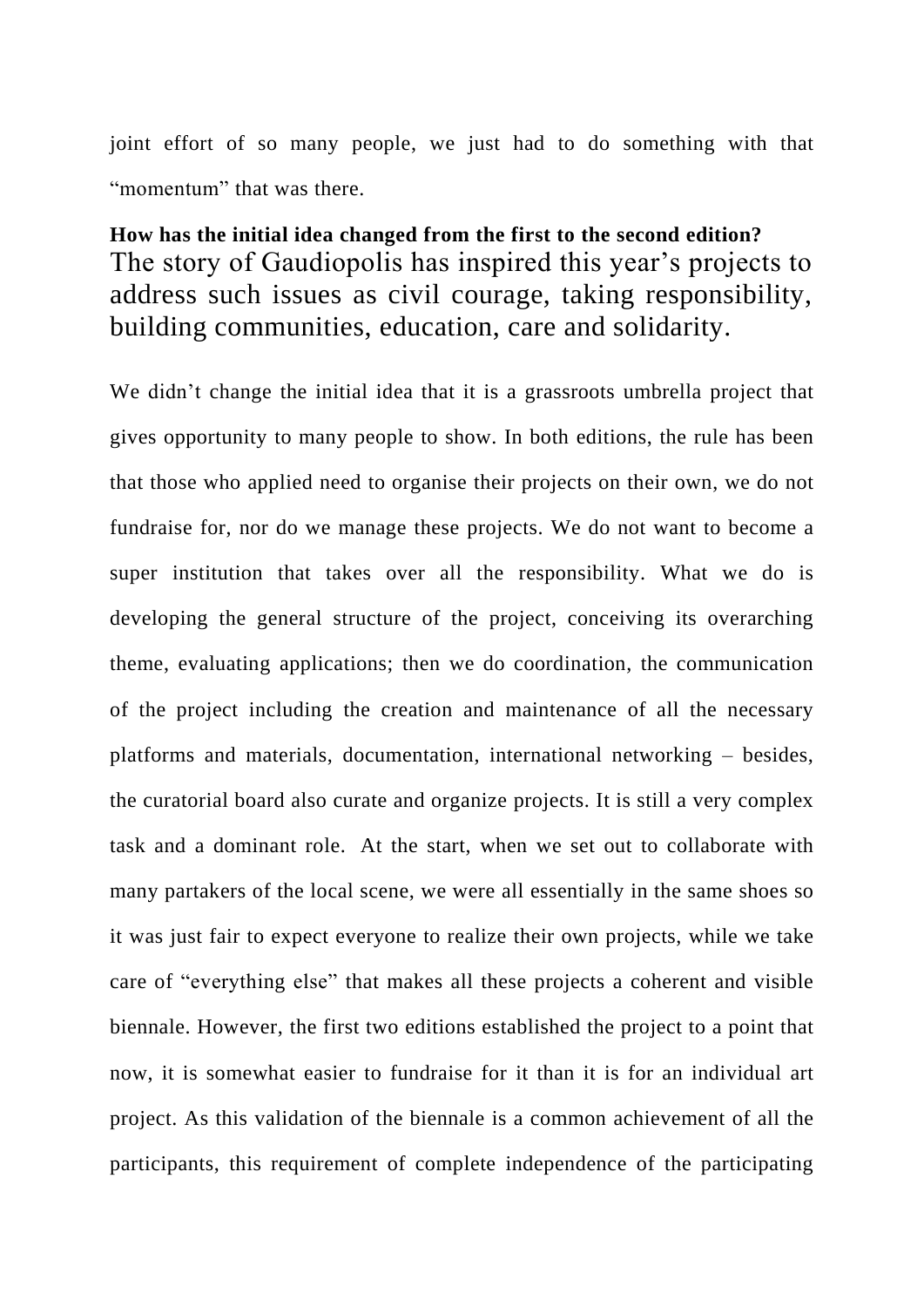projects has to be reconsidered – right now we think that a network-like collaborative structure with a shared budget and shared responsibilities would make sense.

An important change is that two years ago, there were few new works produced in the frame of the biennale. People mostly showed what they had. In the long run however, one of the tasks OFF-Biennale has had to take on is to produce new works and to strengthen the art discourse – therefore, this edition presents much more new production and it has a thematic framework that the first edition lacked. We have a collaboration with the Galerie für Zeitgenössische Kunst in Leipzig, which is funded by the German Federal Cultural Fund, which also means that a lot of our projects are going to Leipzig afterwards. This means the artists have a perspective of continuation.

# **Besides the artists, are the rest of the people working on the exhibitions getting paid for their work?**

The first edition was realized completely pro bono on the side of the curatorial board and many other key organizers, let alone the many volunteers whose contribution was essential. We could do that once and at that time, we also considered it a one-time action, but this is something that is absolutely not sustainable. I can't say that we solved the problem but at least we managed to pay a little fee to most team members, at least those who put more time and expertise into the project than what is generally expected in a volunteering position. At the same time, we still have worked with a lot of great volunteers, most of them university students. One must point out that the fees we payed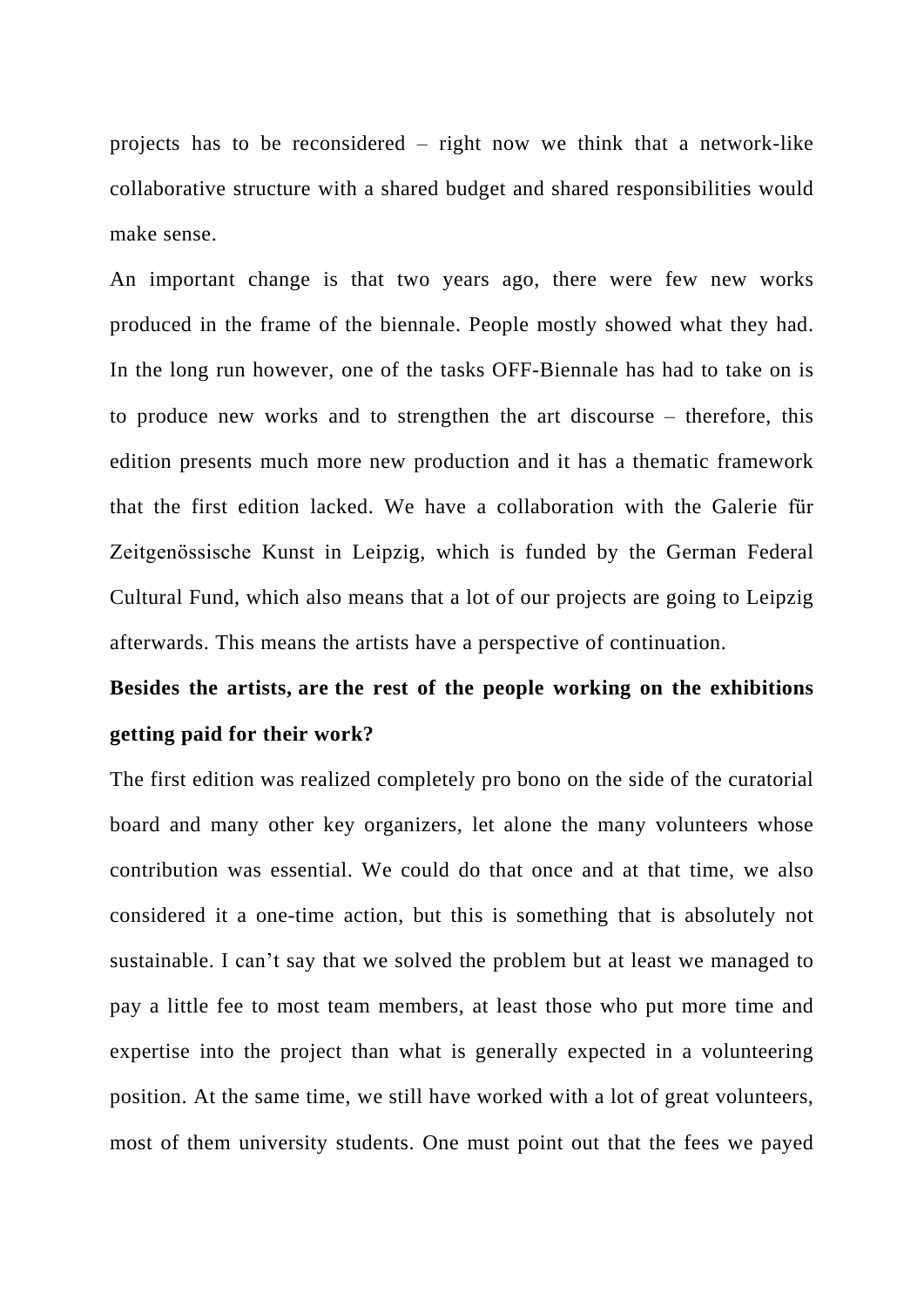are for work that is done in the service of the entire project, thus for the benefit of all the participants, and not for organizing single programs. Also, all the artists who were invited by the curatorial board received a fee. As the participating projects have got their own budget, we don't see if they could secure fees or not.

Ultimately, the HR difficulty with such a biennial project, for us at least, is that we cannot provide continuous salaries and the amount of work is, obviously, also very uneven. Therefore, people have to commit to other jobs. But then, how do you get them back when OFF needs them again? It is a very small scene that is getting even smaller due to immigration, and the jobs are even more scarce, people try to hold on to them.

## **What does the independence mean for OFF Biennale? One of your sponsors is a bank, the other is Polish Institute.**

Beyond the obvious independence from the state, for us this means intellectual independence and that you are not pressured by anyone. The advantage of small-scale support coming from very many sources is that it does not provide grounds for the false belief that the sponsor could have influence on the project in return. As far as we can speak about independence at all (and I believe that in this sense, we can) having very different sources and partners is a good way of preserving it.

#### **This edition has a main theme: Gaudiopolis 2017 – the City of Joy.**

As I mentioned earlier, we believe that OFF-Biennale should be a catalyst of public discourse. There have been issues that we felt must be dealt with, due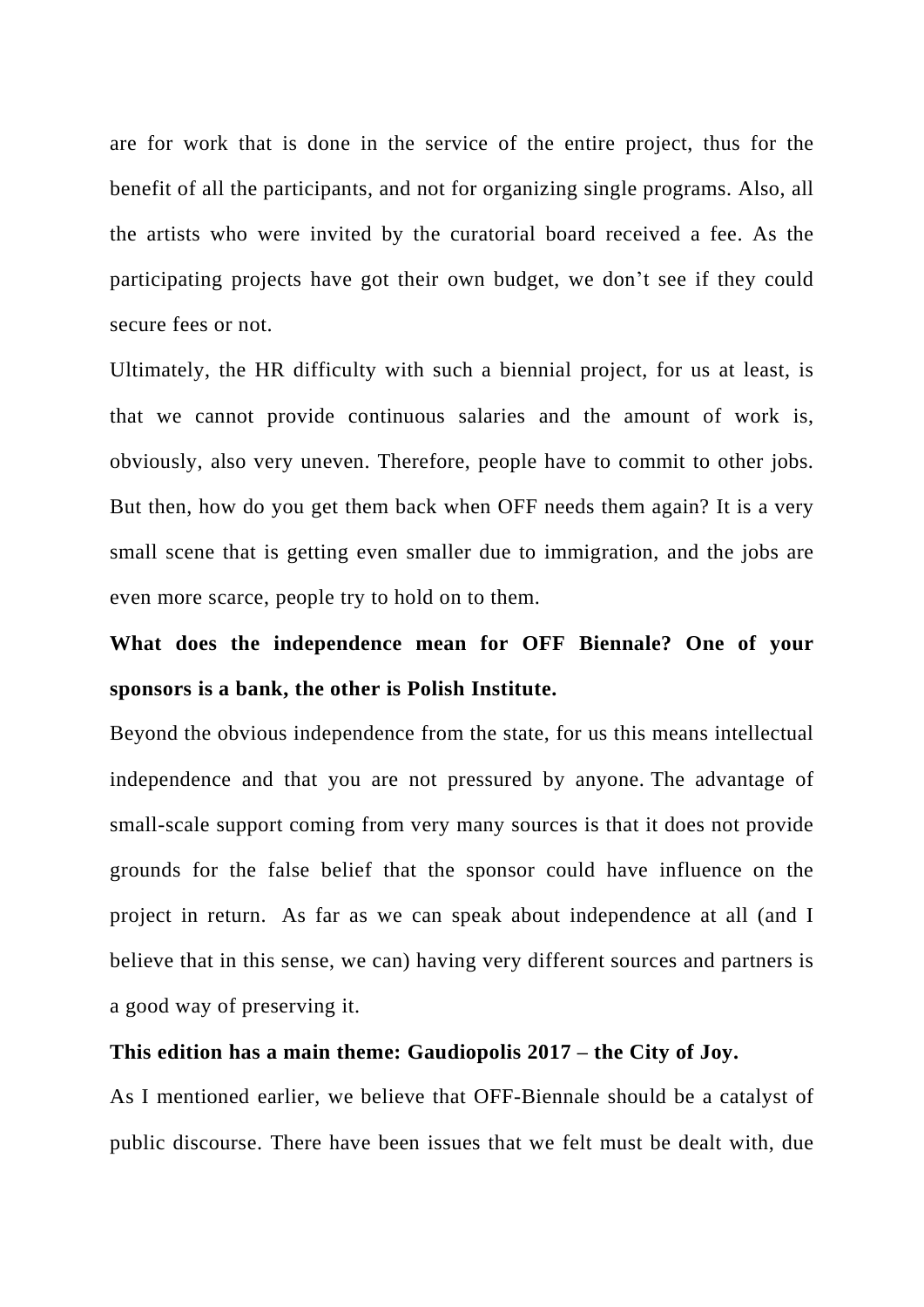to their acute relevance not only in Hungary, but also in Europe and beyond. The story of Gaudiopolis has inspired this year's projects to address such issues as civil courage, taking responsibility, building communities, education, care and solidarity, how all these relate to the crisis of a certain democratic ideal across the world, and what kids, play, and art have to do with all these values and problems.

### (Photo: OFF-Biennale Budapest Archive / Boglárka Zellei)

#### **The exhibitions also speak about the ways of teaching.**

A recurring question in the program but also in Hungarian public discourse is how to educate children, how to think of them: are they to be partners or are they future material for power to manipulate. It is a really painful issue as in recent years, the public education system in Hungary has been **[demoralized](http://politicalcritique.org/cee/hungary/2017/sexism-and-racism-the-new-hungarian-schoolbooks-teach-everything-you-dont-want-your-child-to-learn/)** and restructured according to a more autoritarian, segregative and conceptionally outdated model. Teachers' autonomy has been diminished and their vulnerability increased, while the whole system is lacking resources. The curriculum has been rewritten and dictated centrally.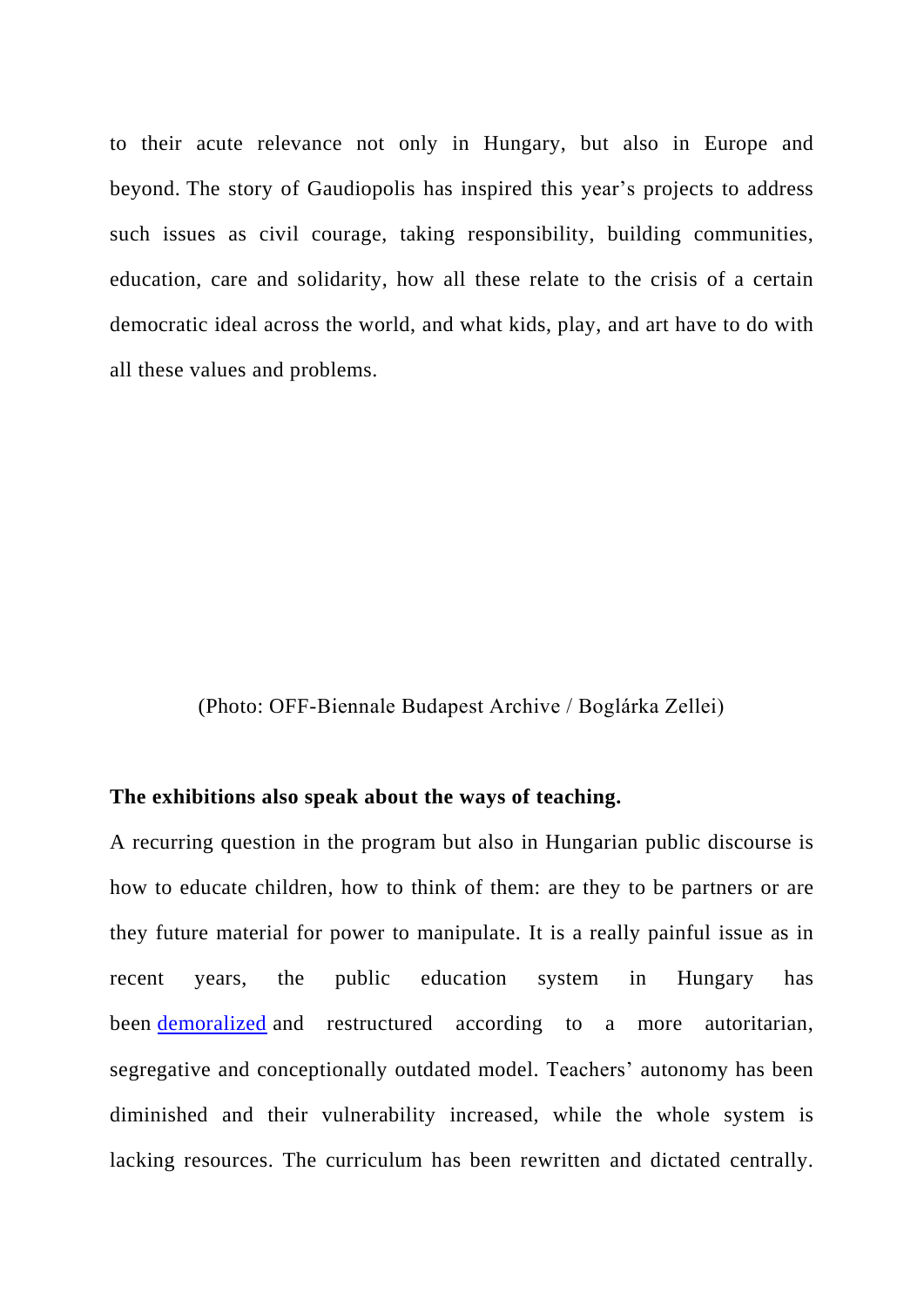The democratic model of Gaudiopolis and its concept on the real nature of education touches me personally, because my daughter has just started first grade in a public school.

The idea there was to raise kids by giving them power and trusting them. Letting them decide and learn from it. Art also had an important role. The best poets visited and worked with the children. The Gaudiopolis story also tells us that, even in difficult situations, creativity, play and the ability of being happy are values to preserve. In our current society that mentally is so dependent on its leadership and it propaganda of fear and alignment, playing freely and being glad is just about breaking out of the corner where you are confined to.

#### **How do you see the future of biennale and your place in it?**

The OFF-Biennale should remain an engine of independent action in art. I hope we can keep it up, but the structure and scale of working might of course change. It won't change the election results next year, but I do think that it can change the way people think about it and about our common issues. That is the most we can expect the biennale to do, to pose questions and create situations that make people rethink what are the values that are worth standing for. As OFF has moved art out of the institutions into public space, storefronts, and everyday locations, as it addresses issues that people can relate to, and as it is clearly independent of political propaganda, it shall reach people who do not engage with contemporary art otherwise.

I couldn't imagine working at any state institution in Hungary right now. Working with people on terms that we agreed on and that are satisfactory and